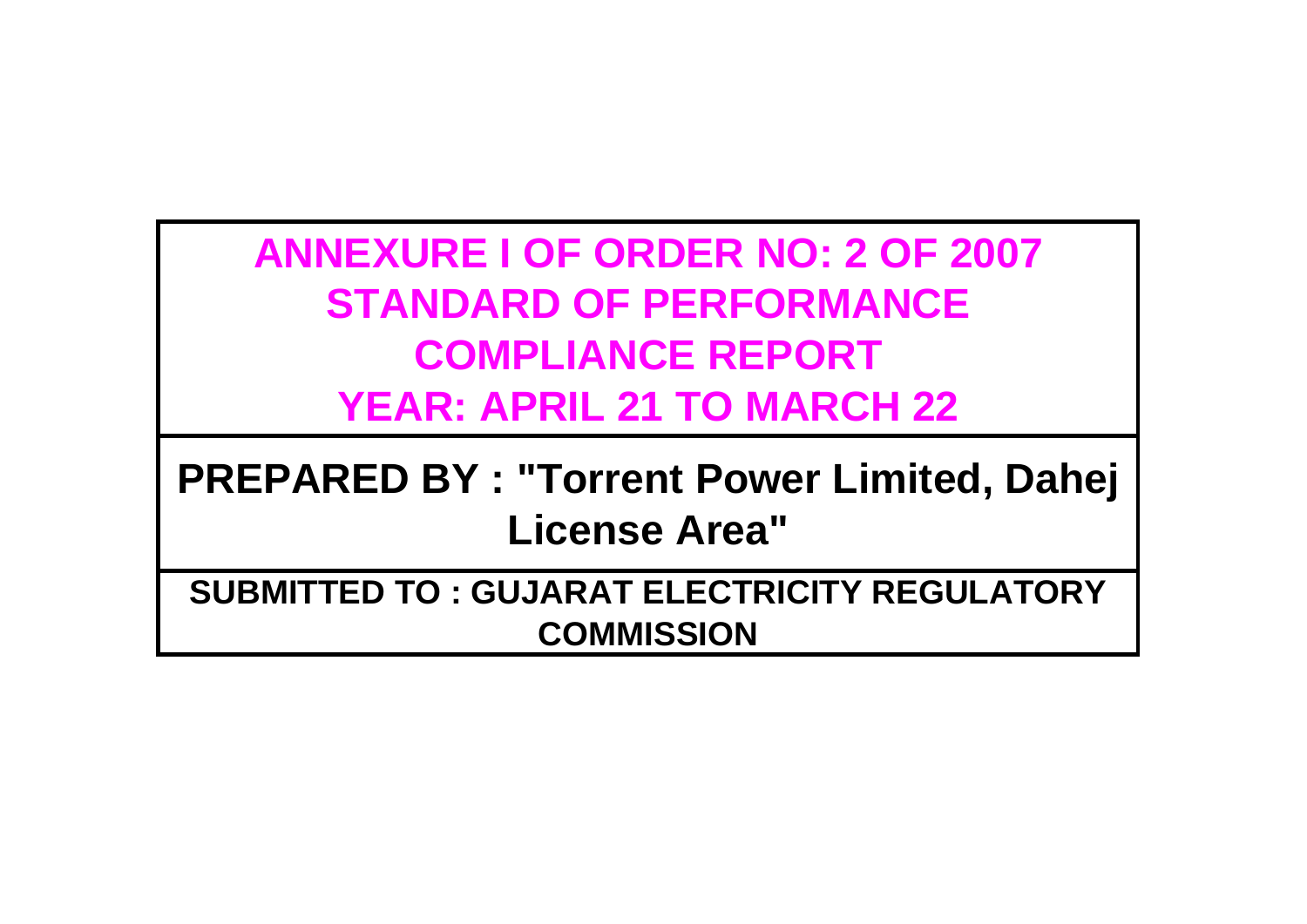# **Torrent Power Limited (Dahej)**

#### **Year : 2021-22**

## **Performa SoP 001: Fatal and Non-fatal accident report**

|                     | Cumulative since the first quarter of the current FY |                     |                |                |            |  |
|---------------------|------------------------------------------------------|---------------------|----------------|----------------|------------|--|
| Name of Area/Circle |                                                      | <b>Departmental</b> | Outside        |                |            |  |
|                     | FH                                                   | <b>NFH</b>          | FH             | FΑ             | <b>NFH</b> |  |
| Dahej License Area  |                                                      |                     | $\blacksquare$ | $\blacksquare$ |            |  |

**FH-Fatal Human, NFH- Non Fatal Human, FA- Fatal Animal**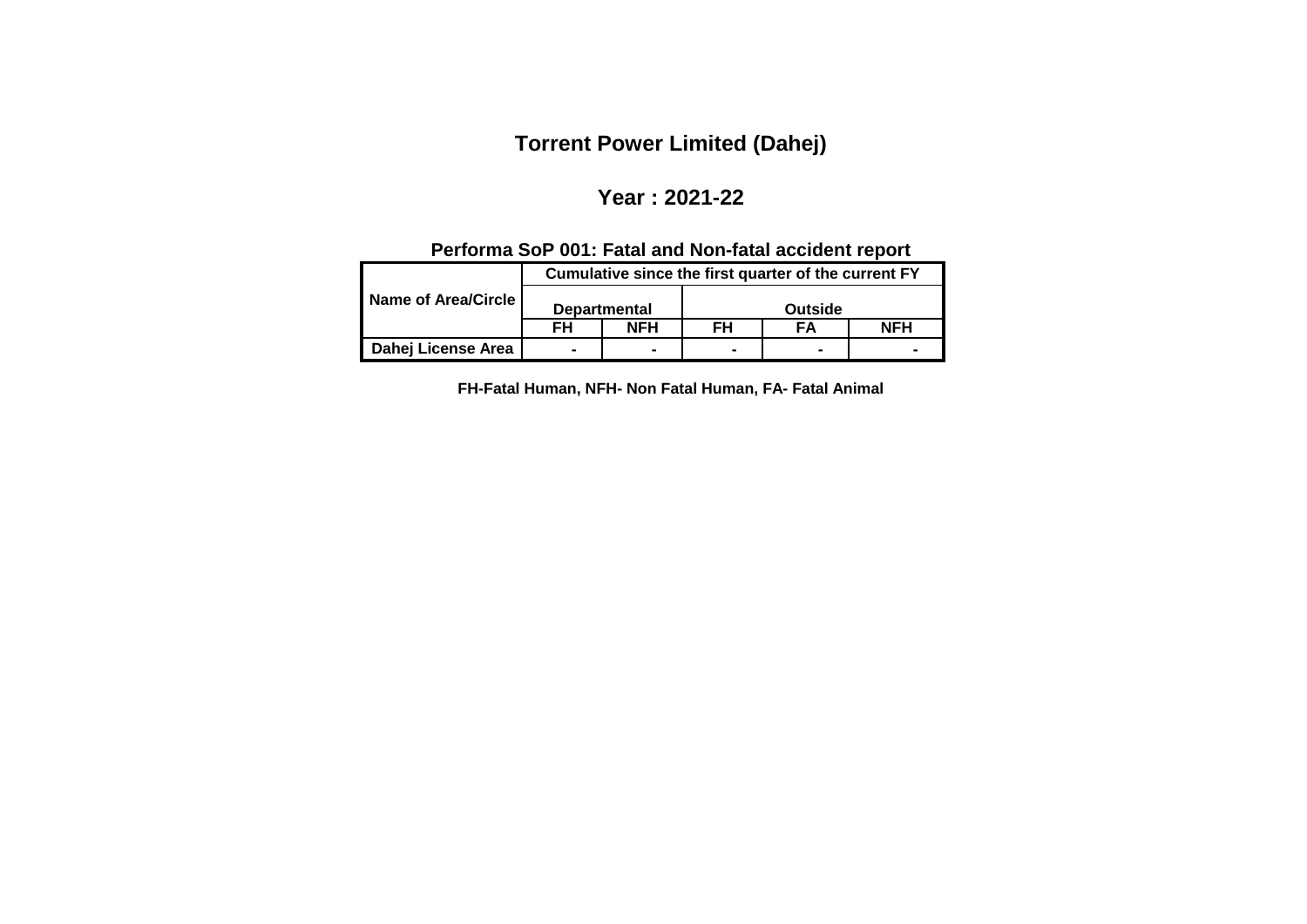### **Torrent Power Limited (Dahej)**

#### **Year : 2021-22**

## **Perfroma SoP 002: Action taken report for safety measures complied for the accidents occurred**

| (1)       | (2)                                                                   | (3)                                | (4)                        | (5)                                | (6)                |                                                                                        | (8)                      | (9)                                                                        |
|-----------|-----------------------------------------------------------------------|------------------------------------|----------------------------|------------------------------------|--------------------|----------------------------------------------------------------------------------------|--------------------------|----------------------------------------------------------------------------|
| Sr. No.It | <b>Location of</b><br><b>Accident and</b><br>details of the<br>victim | <b>Date of</b><br><b>Occurence</b> | Type of<br><b>Accident</b> | <b>Cause of</b><br><b>Accident</b> | <b>Findings of</b> | <b>Remedies Suggested</b><br>CEI / EI / AEI by CEI/ EI/ AEI in<br><b>various cases</b> | suggested is<br>complied | Whether the remedy Action taken to avoid<br>occurence of such<br>accidents |
|           | <b>NA</b>                                                             | <b>NA</b>                          | <b>NA</b>                  | <b>NA</b>                          | <b>NA</b>          | <b>NA</b>                                                                              | <b>NA</b>                | <b>NA</b>                                                                  |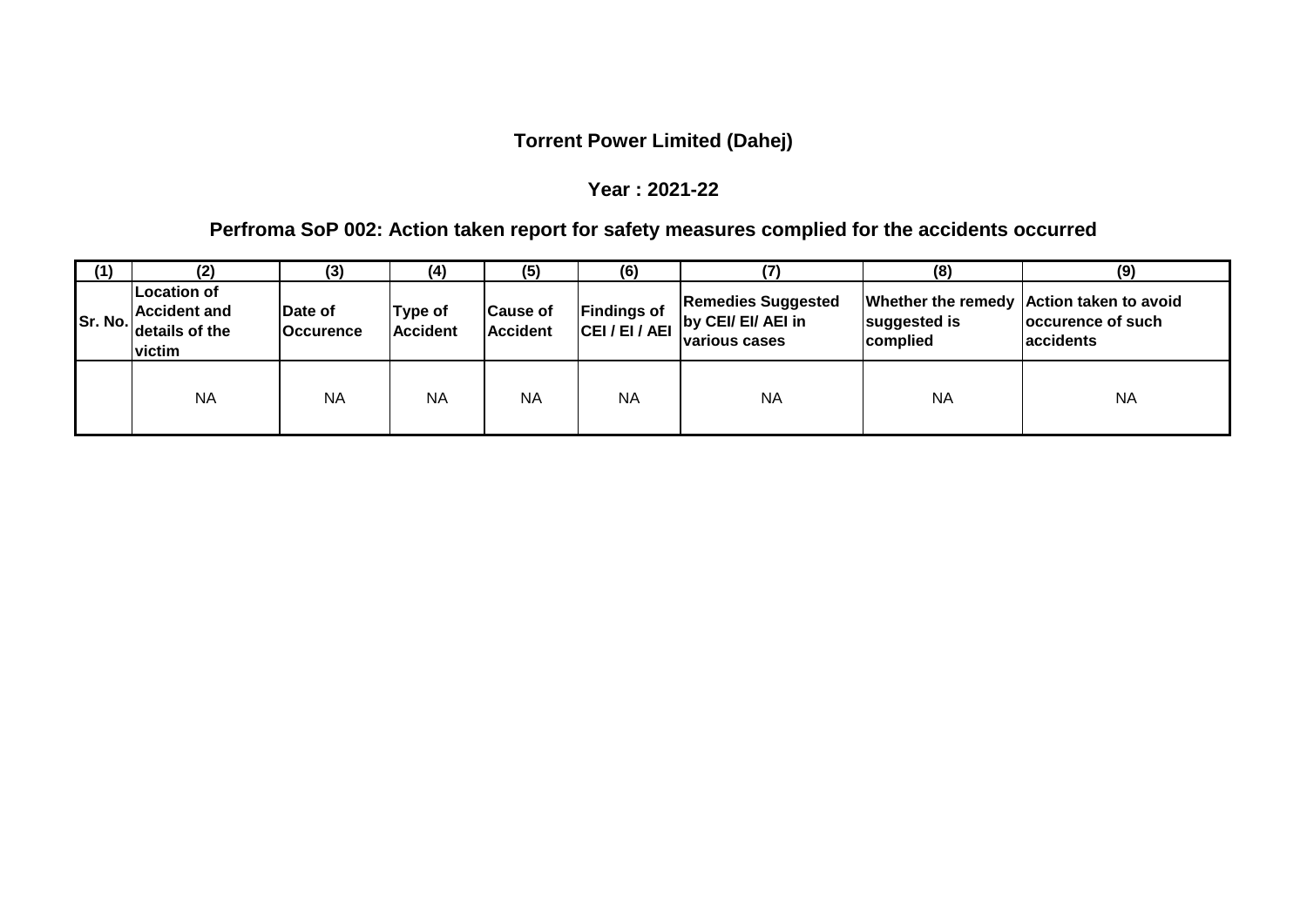#### **Year : 2021-22**

#### **Performa SoP 003 B:Register For Compiling the complaints Classificationwise**

|              |                                                                             |                      |                                                     |                            | No. of complaints redressed during the year |                              |                                        |                                               |                          |                                                           |
|--------------|-----------------------------------------------------------------------------|----------------------|-----------------------------------------------------|----------------------------|---------------------------------------------|------------------------------|----------------------------------------|-----------------------------------------------|--------------------------|-----------------------------------------------------------|
|              | <b>Classification</b>                                                       |                      | <b>Complaints</b><br>received<br>during the<br>year | <b>Total</b><br>complaints | Within 50%<br>of stipulated<br>time         | Within<br>stipulated<br>time | Up to double<br>the stipulated<br>time | More than<br>double the<br>stipulated<br>time | <b>Total</b>             | <b>Balance</b><br><b>Complaints</b><br>to be<br>redressed |
|              | 1                                                                           | $\mathbf{2}$         | 3                                                   | 4                          | 5                                           | 6                            | $\overline{7}$                         | 8                                             | $9 = Total 5 to 8$       | $10 = (4 - 9)$                                            |
|              | Dahej License Area                                                          |                      |                                                     |                            |                                             |                              |                                        |                                               |                          |                                                           |
| A (i)        | Interruption in<br>supply-Loose<br>power<br>Connection from Pole            | ä,                   | ä,                                                  | $\mathbf{r}$               | $\mathbf{r}$                                |                              |                                        | $\sim$                                        | $\blacksquare$           |                                                           |
| A (ii)       | Interruption in power supply-Interruption<br>due to line break down         | $\overline{a}$       | ä,                                                  | ÷.                         | $\sim$                                      | $\sim$                       |                                        |                                               |                          |                                                           |
| A (iii)      | Interruption in power supply-Interruption<br>due to failure of transformers |                      |                                                     | ٠                          |                                             |                              |                                        |                                               | $\blacksquare$           |                                                           |
| A (iv)       | Interruption in power supply-Others                                         | $\sim$               | 30                                                  | 30                         | 29                                          | $\mathbf{1}$                 | $\sim$                                 | $\sim$                                        | 30                       | $\sim$                                                    |
| <b>B</b> (i) | Power<br>Quality<br>$\overline{of}$<br>Supply-No<br>augmentation required   | ä,                   |                                                     | ä,                         | $\mathbf{r}$                                |                              |                                        |                                               |                          |                                                           |
| B (ii)       | Quality of Power Supply-Augmentation<br>required                            | ÷                    | ä,                                                  | ÷.                         | $\mathbf{r}$                                | $\overline{\phantom{a}}$     |                                        | $\sim$                                        | ٠                        |                                                           |
| C(i)         | Meters-Stopped / Defective / Burnt / No<br><b>Display Meters</b>            |                      | 1                                                   | 1                          | $\mathbf{1}$                                | $\sim$                       |                                        |                                               | -1                       |                                                           |
| $C$ (ii)     | Meters- Billing on average basis for<br>more than two bill                  | ä,                   | ä,                                                  | ÷                          |                                             |                              | $\sim$                                 | ÷.                                            | ÷.                       |                                                           |
| D(i)         | Overhead Lines-Loose Wires                                                  | $\sim$               | $\sim$                                              | $\sim$                     | $\sim$                                      | $\sim$                       | $\sim$                                 | $\sim$                                        | $\sim$                   | $\sim$                                                    |
| D (ii)       | Overhead Lines-Inadequate<br>ground<br>clearance                            | ä,                   | ÷,                                                  | $\blacksquare$             | $\blacksquare$                              | $\blacksquare$               |                                        | $\overline{\phantom{a}}$                      |                          |                                                           |
| E(i)         | Bills-For current bills where no additional<br>information is required      | ä,                   | ä,                                                  | $\mathbf{r}$               | $\mathbf{r}$                                | $\blacksquare$               | $\sim$                                 | $\sim$                                        | ä,                       |                                                           |
| $E$ (ii)     | Bills-Additional information + site visit<br>required                       | ÷                    | $\blacksquare$                                      | ÷.                         | $\mathbf{r}$                                | $\overline{\phantom{a}}$     | $\sim$                                 | $\sim$                                        | $\blacksquare$           |                                                           |
| F(i)         | Service Connections-Extension of mains<br>is not required                   |                      | L.                                                  | ÷                          |                                             |                              |                                        |                                               | ÷.                       |                                                           |
| F(i)         | Service Connections-Extension of mains<br>is required                       |                      | ä,                                                  | ÷                          | ÷                                           |                              |                                        |                                               | ä,                       |                                                           |
| F (iii)      | <b>Connections-Modification</b><br>Service<br>in<br>connected Load          | $\ddot{\phantom{1}}$ | ٠                                                   | $\blacksquare$             | $\mathbf{r}$                                |                              |                                        | $\blacksquare$                                | ٠                        |                                                           |
| $F$ (iv)     | Service Connections-Name Change/<br>reconnection                            | $\blacksquare$       | $\blacksquare$                                      | $\sim$                     | $\blacksquare$                              | $\sim$                       |                                        | $\overline{\phantom{a}}$                      | $\ddot{\phantom{1}}$     |                                                           |
| F(v)         | Service Connections-Others (Processing<br>Related)                          | ÷                    | $\blacksquare$                                      | $\overline{a}$             | $\mathbf{r}$                                | $\sim$                       | $\sim$                                 | $\sim$                                        | $\overline{\phantom{a}}$ |                                                           |
| G            | Refund of amount due in regard to<br>temporary connection                   | ä,                   | ٠                                                   | $\sim$                     | $\blacksquare$                              | $\blacksquare$               |                                        | $\overline{\phantom{a}}$                      | $\overline{\phantom{a}}$ |                                                           |
| π            | <b>Others</b>                                                               | $\sim$               | $\mathbf{r}$                                        | $\omega$                   | $\mathbf{r}$                                | $\mathbf{r}$                 | $\sim$                                 | $\blacksquare$                                | $\overline{\phantom{a}}$ | $\sim$                                                    |
|              | <b>Total</b>                                                                | $\blacksquare$       | 31                                                  | 31                         | 30                                          | $\mathbf{1}$                 | $\blacksquare$                         | $\blacksquare$                                | 31                       |                                                           |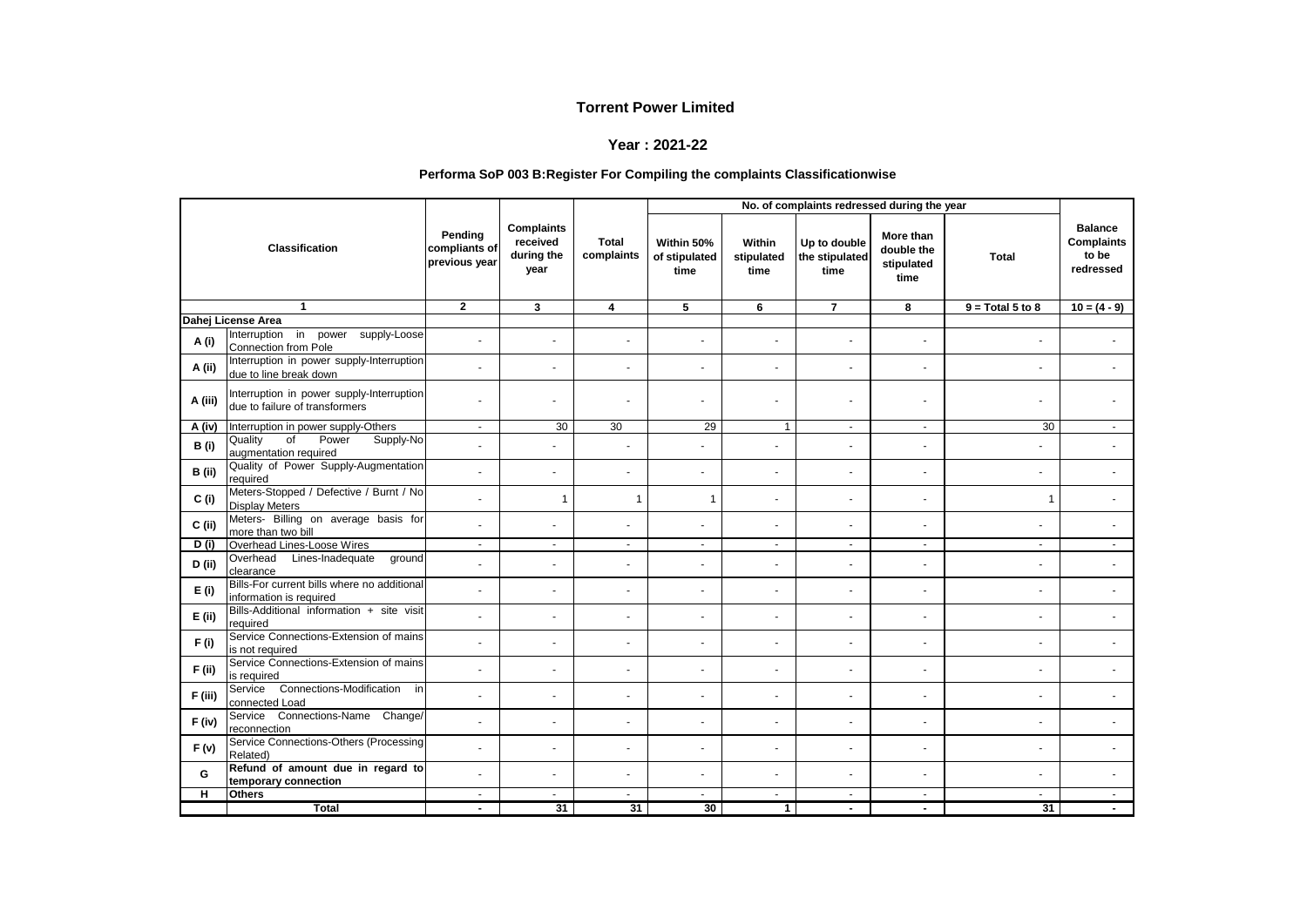# **Year : 2021-22**

### **Performa SoP 004: Publicity carried out**

|             | Actions or steps carried out by distribution licensee towards public                                                                                                                                                                                                                                                                                                                                                                                                                                          | <b>Likely number of consumers</b> |                                                                                                   |
|-------------|---------------------------------------------------------------------------------------------------------------------------------------------------------------------------------------------------------------------------------------------------------------------------------------------------------------------------------------------------------------------------------------------------------------------------------------------------------------------------------------------------------------|-----------------------------------|---------------------------------------------------------------------------------------------------|
| Sr. No.     | awareness in the year                                                                                                                                                                                                                                                                                                                                                                                                                                                                                         | influenced                        | Details about media                                                                               |
| 1           | <b>Website</b><br><b>Bill Glossary</b><br><b>New Tariff</b><br><b>Consumption Calculator</b><br><b>Procedural Guidance</b><br><b>Payment Options</b><br>Contact details<br>Call Center details and numbers<br>Torrent Power Mobile Links concept and details<br>Form Downloads (important application forms)<br>FAQ's<br><b>Consumer Charter</b><br>Online Bill Payment (how to pay and related forms)<br><b>Energy Conservation tips</b><br><b>Safety Tips</b><br>Electricity Supply Code (copy of the code) | Consumers at large                | Web Site www.torrentpower.com &<br>portal<br>https://connect.torrentpower.com                     |
|             | Dahej License Area                                                                                                                                                                                                                                                                                                                                                                                                                                                                                            |                                   |                                                                                                   |
| $\mathbf 2$ | <b>Information boards</b><br>Grievance Redressal Options (Internal redressal committee/ Consumer<br>Redressal Forum), In the Interest of Consumers by GERC &<br><b>Application Processing Charges</b>                                                                                                                                                                                                                                                                                                         | 116 (At one office)               | <b>Information Boards</b>                                                                         |
| 3           | <b>Banners</b>                                                                                                                                                                                                                                                                                                                                                                                                                                                                                                |                                   |                                                                                                   |
|             | Portal Connect information displayed at different locations                                                                                                                                                                                                                                                                                                                                                                                                                                                   | 12                                | Displayed at Plot No. Z/21 office                                                                 |
|             | <b>Bills</b>                                                                                                                                                                                                                                                                                                                                                                                                                                                                                                  |                                   |                                                                                                   |
|             | Front side : Portal Connect Information, Energy Saving Tips                                                                                                                                                                                                                                                                                                                                                                                                                                                   | 116                               | Information about Call Centre Info,                                                               |
| 4           | Back side : Call Centre Info, Portal Connect Information, Redressal<br>forum details, Tariff rate                                                                                                                                                                                                                                                                                                                                                                                                             | 116                               | Portal Connect Information, Energy<br>Saving tips, Redressal forum details,<br><b>Tariff rate</b> |
| 5           | <b>Email - Billing</b>                                                                                                                                                                                                                                                                                                                                                                                                                                                                                        | 116 nos.                          | Email                                                                                             |
|             | <b>Power Factor Awareness Programme</b>                                                                                                                                                                                                                                                                                                                                                                                                                                                                       |                                   | Consumer was guided for                                                                           |
| 6           | Personal Visit to HT, LTMD & LT Consumers                                                                                                                                                                                                                                                                                                                                                                                                                                                                     | $5$ nos.                          | improvement of PF                                                                                 |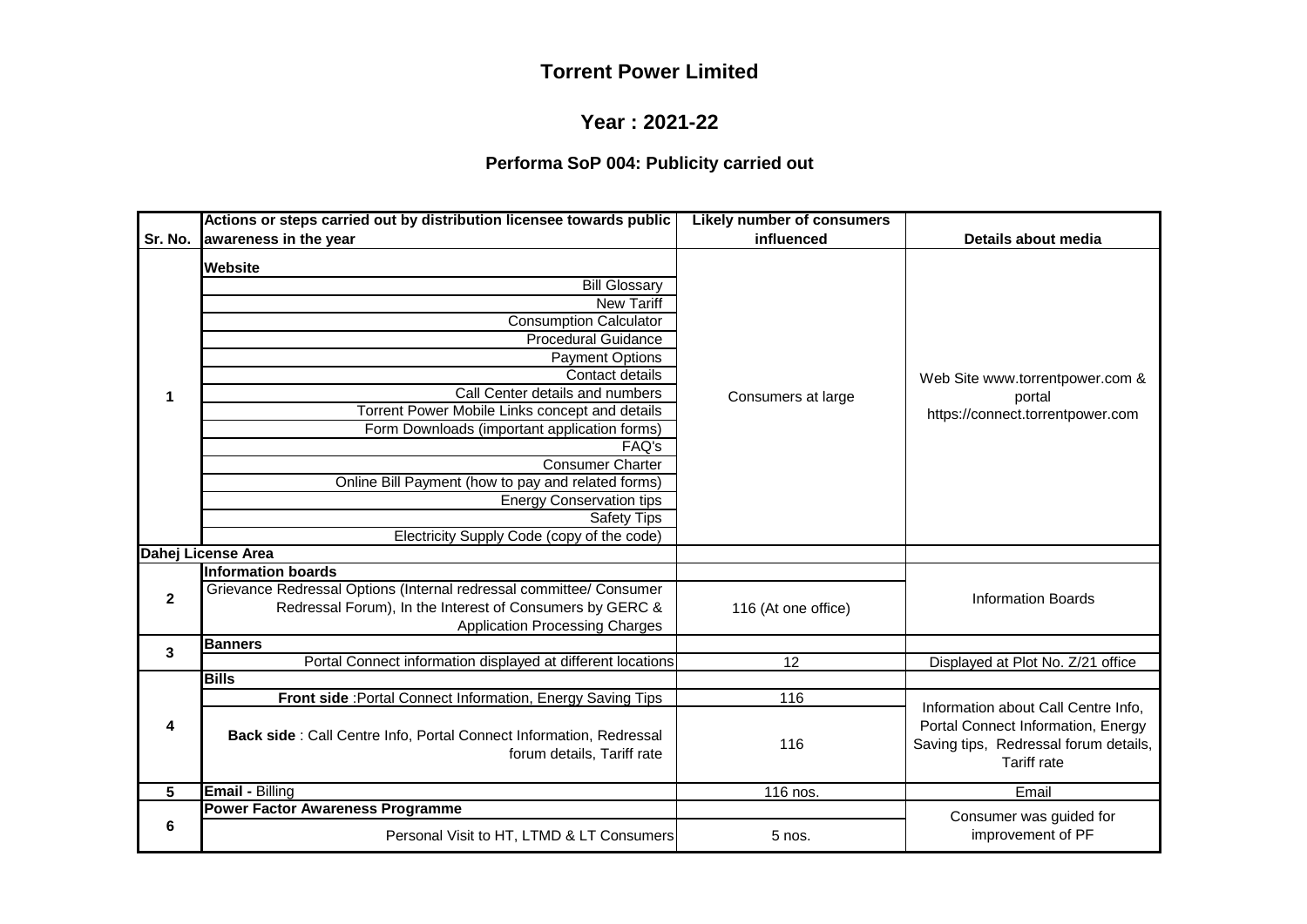#### **Year : 2021-22**

### **Performa SoP 005 B : Action taken reported by the Redressal Committee**

| Sr.<br>No.   | Month              | Date and Time* of Meeting Conducted | No. of complaints<br>registered at the<br>meeting | No. of complaints<br>pending at the end of<br>the meeting. |
|--------------|--------------------|-------------------------------------|---------------------------------------------------|------------------------------------------------------------|
|              | Dahej License Area |                                     |                                                   |                                                            |
|              | Apr-21             | 30-Apr-2021                         | $\overline{\phantom{0}}$                          |                                                            |
| $\mathbf{2}$ | $May-21$           | 28-May-2021                         | $\overline{\phantom{a}}$                          |                                                            |
| 3            | Jun-21             | 25-Jun-2021                         | $\blacksquare$                                    |                                                            |
| 4            | <b>Jul-21</b>      | 30-Jul-2021                         | $\overline{\phantom{0}}$                          |                                                            |
| 5            | Aug-21             | 27-Aug-2021                         | $\overline{\phantom{a}}$                          |                                                            |
| 6            | Sep-21             | 24-Sep-2021                         | $\blacksquare$                                    |                                                            |
|              | $Oct-21$           | 29-Oct-2021                         | $\blacksquare$                                    |                                                            |
| 8            | <b>Nov-21</b>      | 26-Nov-2021                         | $\blacksquare$                                    |                                                            |
| 9            | $Dec-21$           | 31-Dec-2021                         | $\blacksquare$                                    |                                                            |
| 10           | Jan-22             | 28-Jan-2022                         | $\blacksquare$                                    |                                                            |
| 11           | Feb-22             | 25-Feb-2022                         | $\blacksquare$                                    |                                                            |
| 12           | Mar-22             | 25-Mar-2022                         | $\overline{\phantom{0}}$                          |                                                            |

**\* Time - 03:00 PM to 05:00 PM**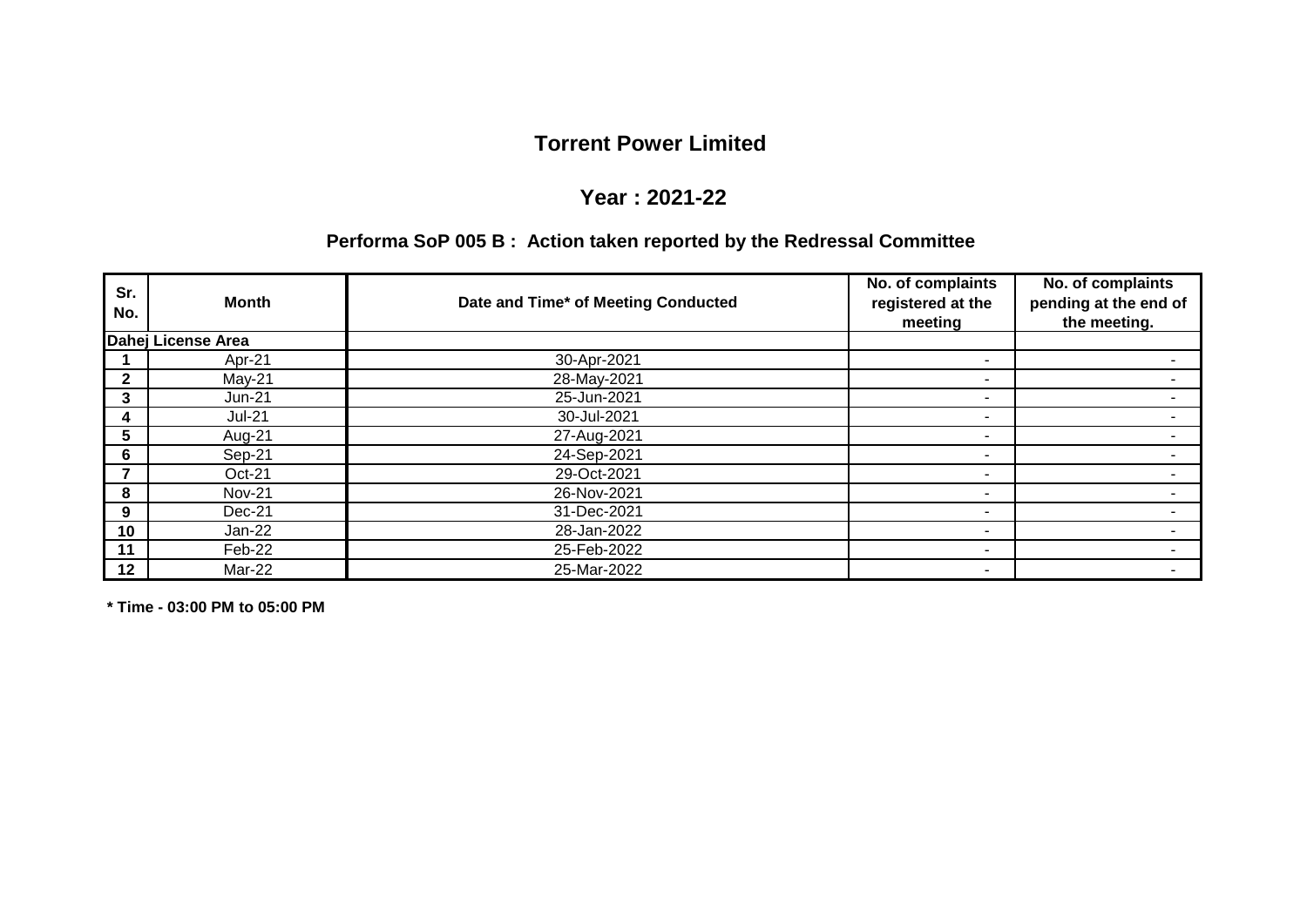### **Year : 2021-22**

#### **Performa SoP 006: Failure of Distribution Transformer**

|                    | No. of existing<br><b>Distribution Transformer</b><br>at the start of the year | <b>No. of Distribution</b><br><b>Transformers added</b><br>during the year/year | Total number of<br>distribution<br>transformer | Total no of<br><b>Distribution</b><br>transformer<br><b>Failed</b> | │% failure rate of Distribution  <br>transfromer |
|--------------------|--------------------------------------------------------------------------------|---------------------------------------------------------------------------------|------------------------------------------------|--------------------------------------------------------------------|--------------------------------------------------|
|                    |                                                                                |                                                                                 | $C = A + B$                                    |                                                                    | $H = (D) * 100/C$                                |
| Dahej License Area |                                                                                |                                                                                 |                                                |                                                                    | 0.000%                                           |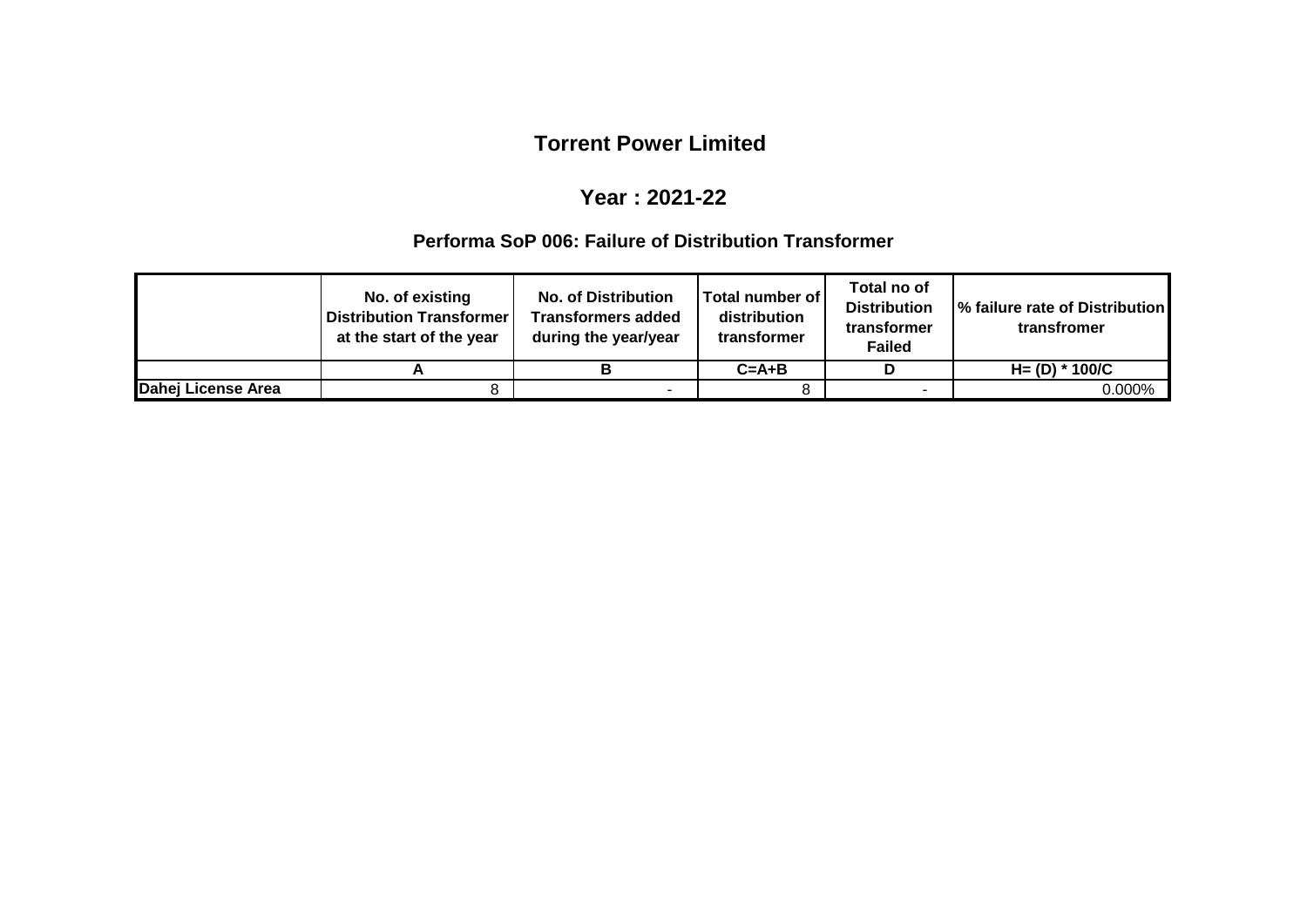### **Year : 2021-22**

#### **Performa SoP 007: Failure of Power Transformer**

|                    | <b>No. of existing Power</b><br>Transformer at the<br>start of the year | No. of Power<br><b>Transformers added</b><br>during the year/year | <b>Total number of Power</b><br>transformer | <b>Total no of Power</b><br>transformer Failed | % failure rate of Power<br>transfromer |
|--------------------|-------------------------------------------------------------------------|-------------------------------------------------------------------|---------------------------------------------|------------------------------------------------|----------------------------------------|
|                    |                                                                         |                                                                   | $C = A + B$                                 |                                                | $H = (D) * 100/C$                      |
| Dahej License Area |                                                                         | $\overline{\phantom{a}}$                                          |                                             | $\overline{\phantom{a}}$                       | $0.00\%$                               |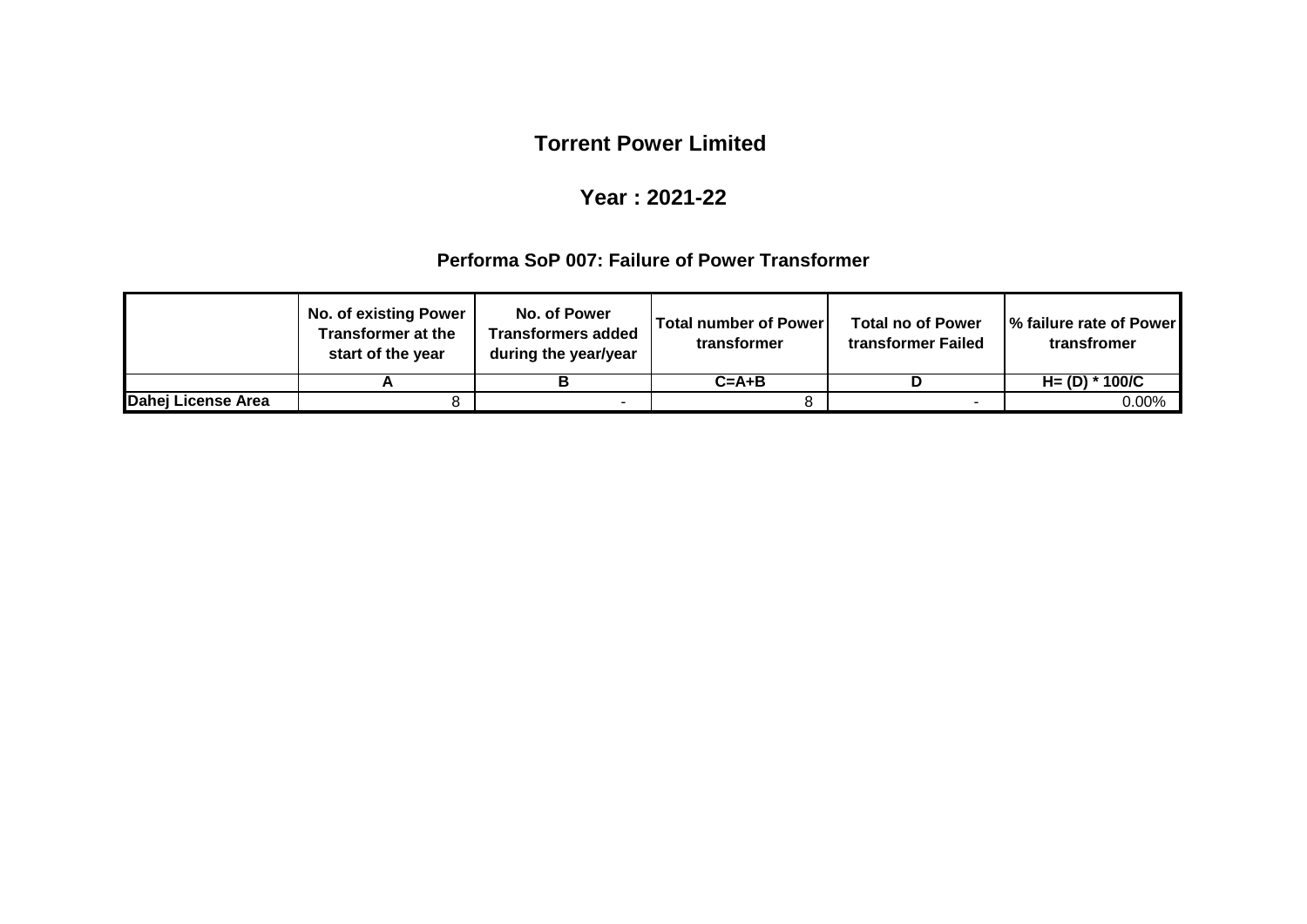## **Torrent Power Limited (Dahej Distribution) Year : 2021**

|         | <b>Compliance Sample Test Report for Neutral Voltage</b> |                                 |                                            |                                                              |                                                 |  |  |  |  |
|---------|----------------------------------------------------------|---------------------------------|--------------------------------------------|--------------------------------------------------------------|-------------------------------------------------|--|--|--|--|
| (1)     | (2)                                                      | (3)                             | (4)                                        | (5)                                                          | (6)                                             |  |  |  |  |
| Sr. No. | Category of<br><b>Consumer</b>                           | <b>Sample Size</b><br>(Numbers) | <b>Standard Specified</b><br>in Regulation | Deviation of the<br>results from<br>sample test<br>(Numbers) | % age of non<br>compliance<br>$(6)=(5)*100/(3)$ |  |  |  |  |
|         | <b>LT Consumers</b>                                      |                                 |                                            |                                                              |                                                 |  |  |  |  |
|         | Domestic                                                 |                                 | 2%                                         |                                                              |                                                 |  |  |  |  |
|         | Commercial                                               | 5                               | 2%                                         |                                                              | ი                                               |  |  |  |  |
| 3       | Industrial                                               | 7                               | 2%                                         |                                                              |                                                 |  |  |  |  |
|         | Agricultural                                             |                                 | 2%                                         |                                                              |                                                 |  |  |  |  |
| 5.      | <b>Public Water Works</b>                                |                                 | 2%                                         | ٠                                                            |                                                 |  |  |  |  |
|         | <b>HT Consumers</b>                                      |                                 |                                            |                                                              |                                                 |  |  |  |  |
| 6       | HT Industrial                                            |                                 | 2%                                         |                                                              |                                                 |  |  |  |  |
| Total   |                                                          | 12                              |                                            |                                                              | $0.00\%$                                        |  |  |  |  |

### **SoP 008: Sample Test result for Neutral Voltage**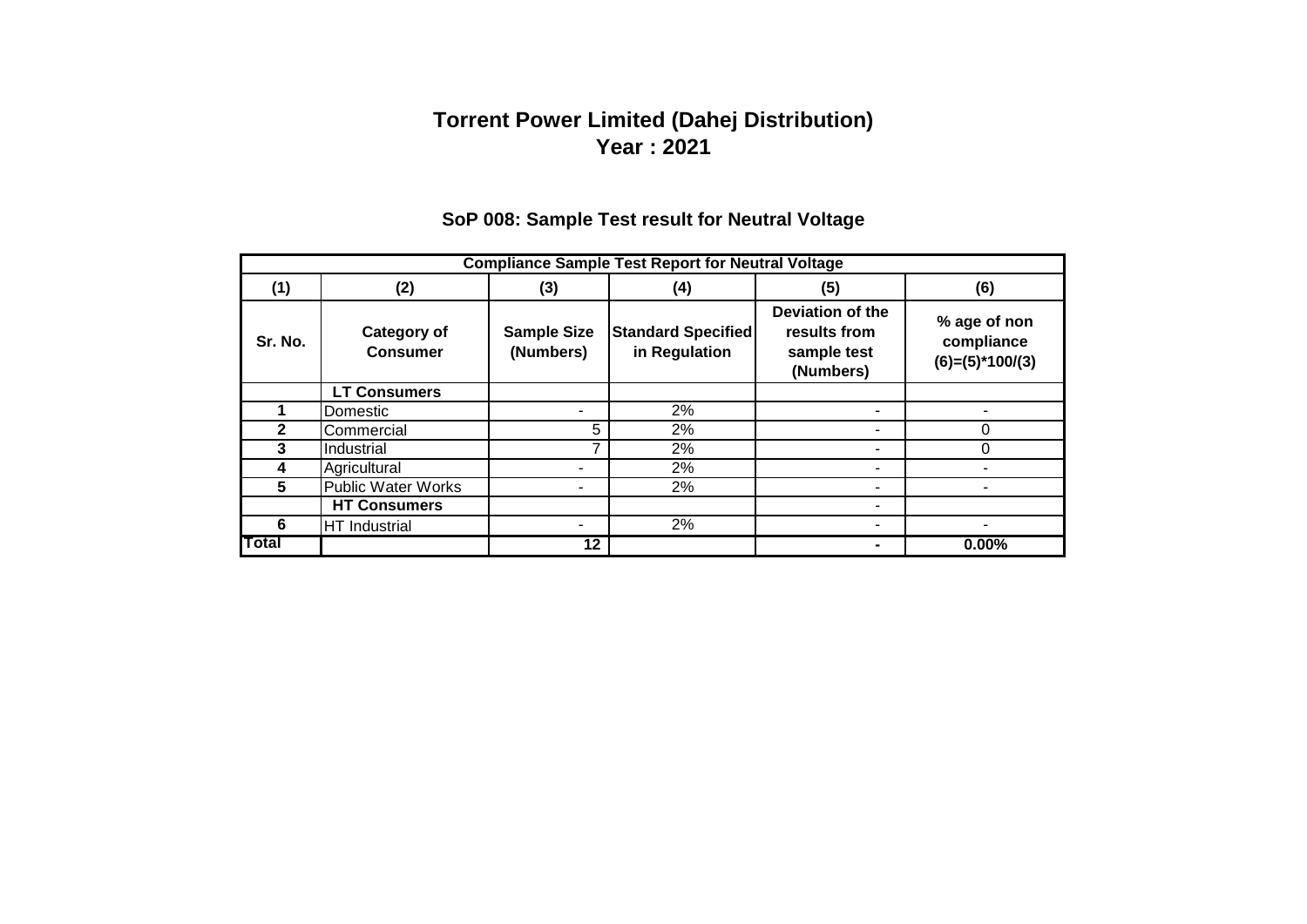## **Torrent Power Limited (Dahej Distribution) Year : 2021**

# **SoP 009: Sample Test result for Voltage Variation**

| <b>Compliance Sample Test Report for Voltage Variation</b> |                                 |                                            |                                                           |                                                 |  |  |  |  |
|------------------------------------------------------------|---------------------------------|--------------------------------------------|-----------------------------------------------------------|-------------------------------------------------|--|--|--|--|
| (5<br>'3)                                                  |                                 |                                            |                                                           |                                                 |  |  |  |  |
| <b>Voltage Level</b>                                       | <b>Sample Size</b><br>(Numbers) | <b>Standard Specified</b><br>in Regulation | Deviation of the<br>results from sample<br>test (Numbers) | % age of non<br>compliance<br>$(5)=(4)*100/(2)$ |  |  |  |  |
| Low Voltage                                                | 12                              | $+6\%$ to $-6\%$                           |                                                           | $0\%$                                           |  |  |  |  |
| <b>High Voltage</b>                                        | 13                              | $+6\%$ to $-9\%$                           |                                                           | $0\%$                                           |  |  |  |  |
| Extra High Voltage                                         |                                 | +10% to -12.5%                             |                                                           | $0\%$                                           |  |  |  |  |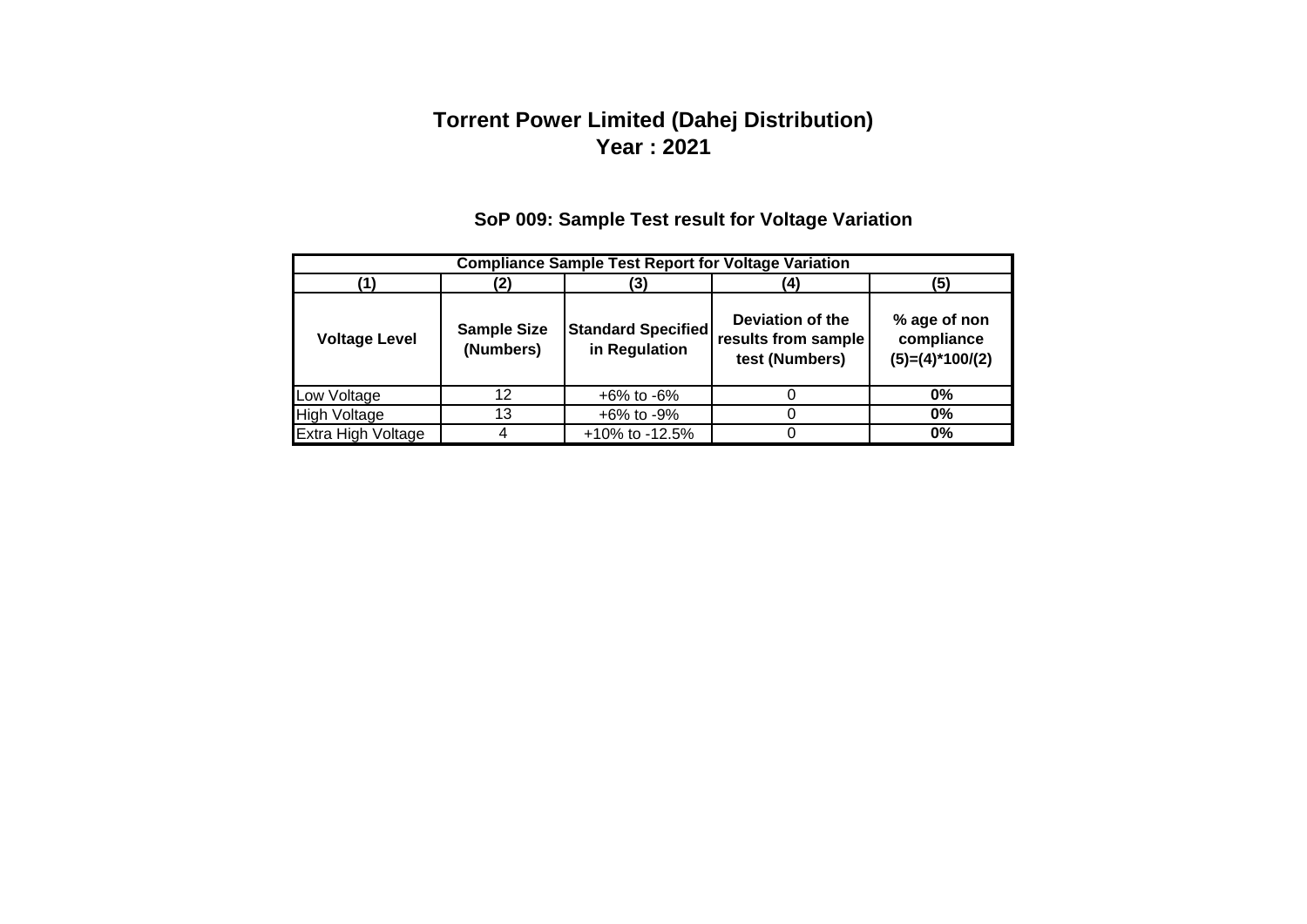### **Torrent Power Limited (Dahej Distribution) Year : 2021**

|         | <b>Compliance Sample Test Report for Harmonics</b> |                                 |                                                             |                                                              |                                                 |  |  |  |  |
|---------|----------------------------------------------------|---------------------------------|-------------------------------------------------------------|--------------------------------------------------------------|-------------------------------------------------|--|--|--|--|
|         | (6)<br>(3)<br>(5)<br>(2)<br>(4)                    |                                 |                                                             |                                                              |                                                 |  |  |  |  |
| Sr. No. | <b>Category of Consumer</b>                        | <b>Sample Size</b><br>(Numbers) | <b>Standard</b><br><b>Specified in</b><br><b>Regulation</b> | Deviation of the<br>results from<br>sample test<br>(Numbers) | % age of non<br>compliance<br>$(6)=(5)*100/(3)$ |  |  |  |  |
|         | <b>LT Consumers</b>                                | 12                              | 3.5%                                                        |                                                              | 0%                                              |  |  |  |  |
|         | <b>HT Consumers</b>                                | 13                              | 3%                                                          | -                                                            | 0%                                              |  |  |  |  |
| 3       | <b>EHT Consumers</b>                               |                                 | 3%                                                          | -                                                            | 0%                                              |  |  |  |  |

## **SoP 010: Sample Test result for Harmonics**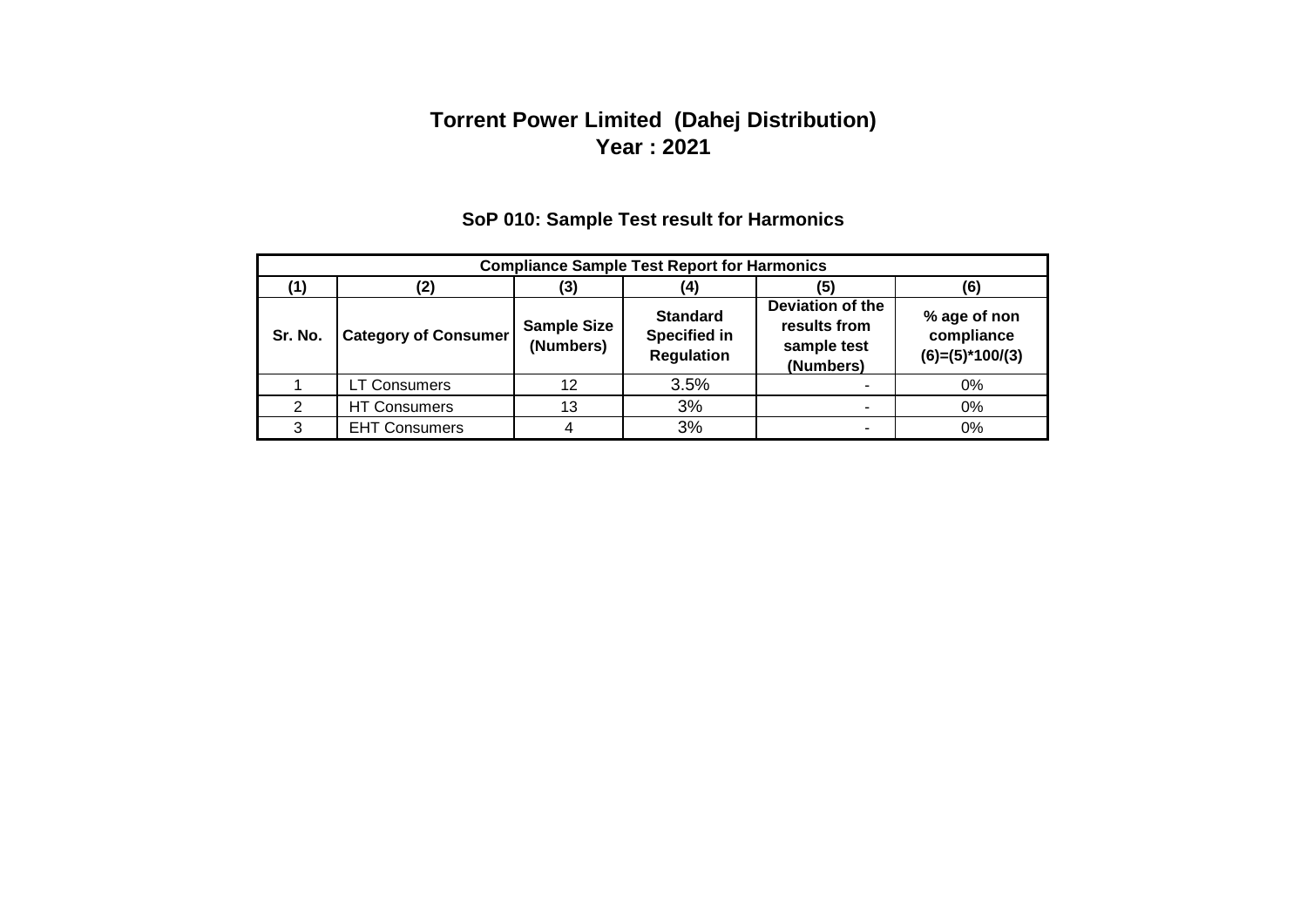## **Year : 2021-22**

# **Performa SoP 011A: System Average Interruption Frequency Index (SAIFI)**

| Sr. No.            | <b>Month</b>  | Ni-Total no of customers for<br>each sustained interruptions | Nt-Total no of<br>customers served | $CI = \sum n_i$ | <b>SAIFI=CI/Nt</b><br>(Nos.) |
|--------------------|---------------|--------------------------------------------------------------|------------------------------------|-----------------|------------------------------|
|                    | $\mathbf{2}$  | 3                                                            | 4                                  | 5=Total of 3    | $6 = 5/4$                    |
| Dahej License Area |               |                                                              |                                    |                 |                              |
|                    | Apr-21        |                                                              | 113                                | ٠               |                              |
| 2                  | $May-21$      |                                                              | 113                                | ٠.              | ۰.                           |
| 3                  | <b>Jun-21</b> |                                                              | 115                                |                 | 0.01                         |
| 4                  | <b>Jul-21</b> | ۰                                                            | 116                                | ٠.              | -                            |
| 5                  | Aug-21        | 2                                                            | 116                                | 2               | 0.017                        |
| 6                  | Sep-21        | 28                                                           | 116                                | 28              | 0.241                        |
|                    | Oct-21        | 7                                                            | 116                                |                 | 0.060                        |
| 8                  | <b>Nov-21</b> |                                                              | 116                                |                 | 0.009                        |
| 9                  | Dec-21        |                                                              | 116                                | ٠.              | ۰.                           |
| 10                 | Jan-22        |                                                              | 117                                | ٠.              | ۰.                           |
| 11                 | Feb-22        |                                                              | 117                                | ٠.              | ۰.                           |
| 12                 | Mar-22        | ٠                                                            | 117                                | ٠.              | ٠.                           |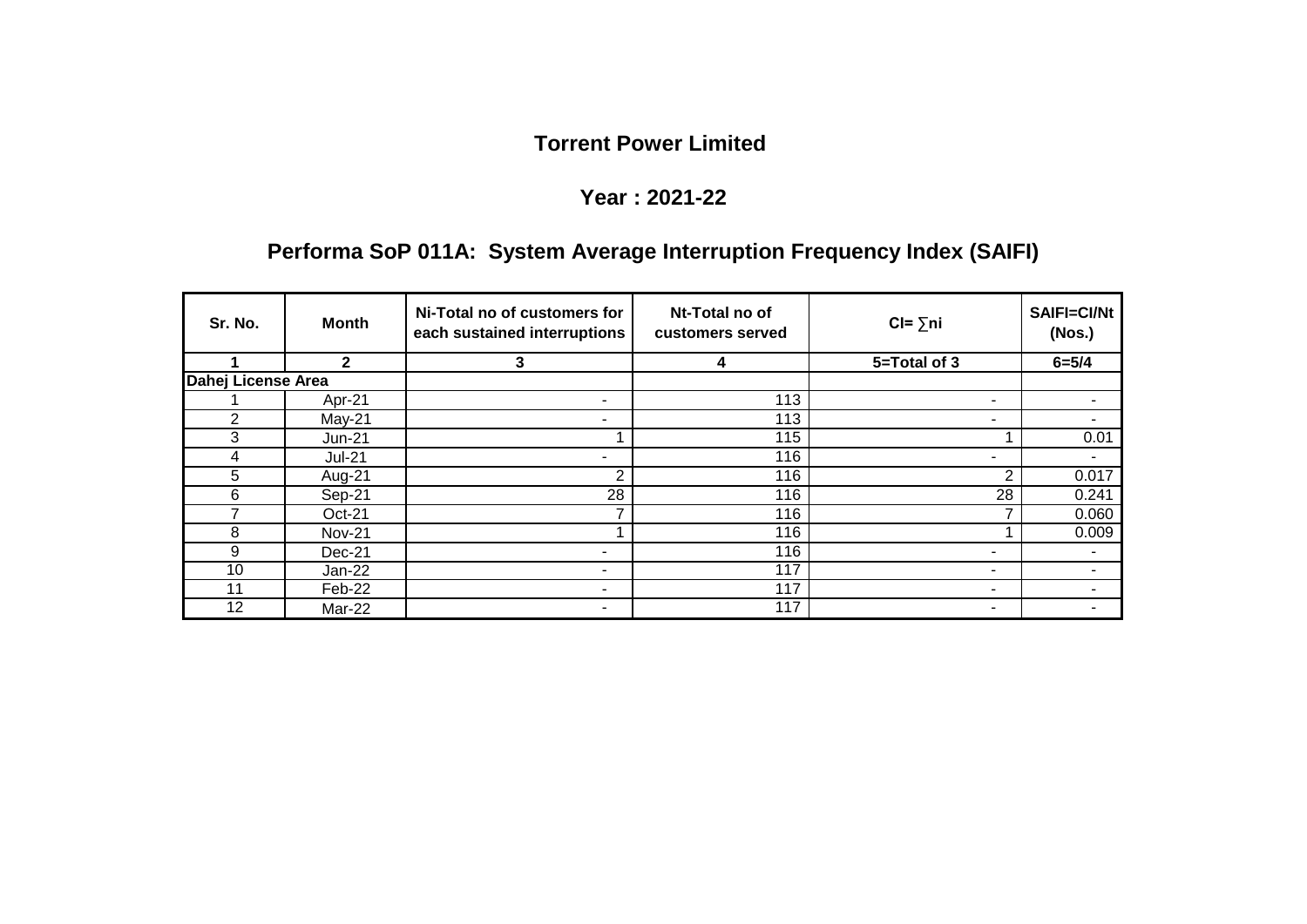#### **Year : 2021-22**

# **Performa Sop 011B: System Average Interrruption Duration Index (SAIDI)**

| Sr. No.        | Month              | ri=Restoration<br>Time for each<br>interruption<br>event (HH: MM) | Ni-no of<br>interrupted<br>customers for<br>each sustained<br>interruption<br>event (in<br>numbers) | ri*Ni-Total customer<br>interruption Duration<br>(Cust-Hrs.) | Nt-Total no of<br>customers<br>served | <b>Customer</b><br><b>Interruption</b><br>Duration.<br>$CMI = \sum r i Ni$<br>(Cust-Hrs.) | <b>SAIDI=CMI/Nt</b><br>(HH : MM) |
|----------------|--------------------|-------------------------------------------------------------------|-----------------------------------------------------------------------------------------------------|--------------------------------------------------------------|---------------------------------------|-------------------------------------------------------------------------------------------|----------------------------------|
|                | $\mathbf{2}$       | 3                                                                 |                                                                                                     | $5 = 3*4$                                                    | 6                                     | 7=Total of 5                                                                              | $8 = 7/6$                        |
|                | Dahej License Area |                                                                   |                                                                                                     |                                                              |                                       |                                                                                           |                                  |
|                | Apr-21             | 0:00                                                              | 0                                                                                                   | 0:00                                                         | 113                                   | 0:00                                                                                      | 0:00:00                          |
| $\overline{2}$ | $May-21$           | 0:00                                                              | 0                                                                                                   | 0:00                                                         | 113                                   | 0:00                                                                                      | 0:00:00                          |
| 3              | $Jun-21$           | 0:07                                                              |                                                                                                     | 0:07                                                         | 115                                   | 0:07                                                                                      | 0:00:04                          |
| 4              | <b>Jul-21</b>      | 0:00                                                              | $\mathbf 0$                                                                                         | 0:00                                                         | 116                                   | 0:00                                                                                      | 0:00:00                          |
| 5              | Aug-21             | 0:20                                                              | 2                                                                                                   | 0:40                                                         | 116                                   | 0:40                                                                                      | 0:00:21                          |
| 6              | Sep-21             | 0:07                                                              | 28                                                                                                  | 3:18                                                         | 116                                   | 3:18                                                                                      | 0:01:42                          |
| $\overline{7}$ | $Oct-21$           | 0:41                                                              |                                                                                                     | 4:47                                                         | 116                                   | 4:47                                                                                      | 0:02:28                          |
| 8              | <b>Nov-21</b>      | 0:31                                                              |                                                                                                     | 0:31                                                         | 116                                   | 0:31                                                                                      | 0:00:16                          |
| 9              | $Dec-21$           | 0:00                                                              | 0                                                                                                   | 0:00                                                         | 116                                   | 0:00                                                                                      | 0:00:00                          |
| 10             | Jan-22             | 0:00                                                              | 0                                                                                                   | 0:00                                                         | 117                                   | 0:00                                                                                      | 0:00:00                          |
| 11             | Feb-22             | 0:00                                                              | 0                                                                                                   | 0:00                                                         | 117                                   | 0:00                                                                                      | 0:00:00                          |
| 12             | Mar-22             | 0:00                                                              | 0                                                                                                   | 0:00                                                         | 117                                   | 0:00                                                                                      | 0:00:00                          |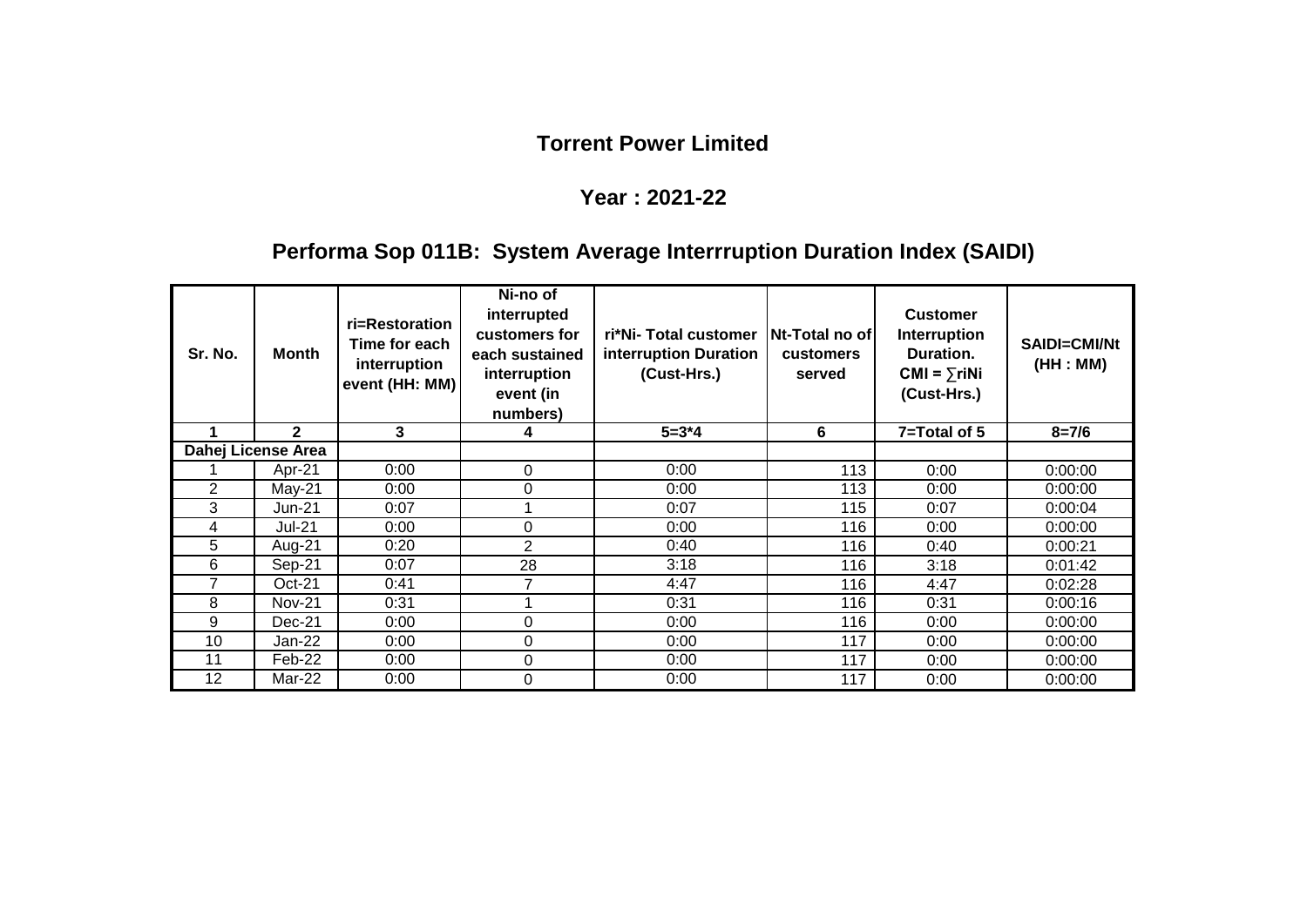#### **Year : 2021-22**

# **Performa Sop 011C: Momemtary Average Interruption Frequency Index (MAIFI)**

| Sr. No.            | <b>Month</b>   | Number of<br><b>Momentary</b><br>interruptions<br>IMi | Nmi-Total no of<br>customers for each<br>momentary<br>interruptions | Imi*Nmi Number<br>of customer<br><b>Momentary</b><br>interruptions | Nt-Total no<br>οf<br><b>customers</b><br>served | ∑IMiNmi          | $MAIFI =$<br>∑IMiNmi<br>Nt |
|--------------------|----------------|-------------------------------------------------------|---------------------------------------------------------------------|--------------------------------------------------------------------|-------------------------------------------------|------------------|----------------------------|
|                    | $\overline{2}$ | 3                                                     | 4                                                                   | $5 = 3 * 4$                                                        | 6                                               | $7 = Total of 5$ | $6 = 5/6$                  |
| Dahej License Area |                |                                                       |                                                                     |                                                                    |                                                 |                  |                            |
|                    | Apr-21         |                                                       | $\overline{\phantom{a}}$                                            | $\blacksquare$                                                     | 113                                             | $\blacksquare$   | $\overline{\phantom{0}}$   |
| $\overline{2}$     | $May-21$       | -                                                     | ۰                                                                   | $\blacksquare$                                                     | 113                                             | $\blacksquare$   | ۰                          |
| 3                  | <b>Jun-21</b>  |                                                       | ۰                                                                   | $\blacksquare$                                                     | 115                                             | $\blacksquare$   | ۰                          |
| 4                  | <b>Jul-21</b>  |                                                       | ۰                                                                   | ٠.                                                                 | 116                                             | ٠.               | ۰                          |
| 5                  | Aug-21         | ۰.                                                    | $\overline{\phantom{a}}$                                            | ۰                                                                  | 116                                             | ۰                | $\overline{\phantom{0}}$   |
| 6                  | Sep-21         | ۰.                                                    | ۰                                                                   | ۰.                                                                 | 116                                             | ۰.               | ٠                          |
| 7                  | Oct-21         | ۰.                                                    | ٠                                                                   | ٠                                                                  | 116                                             | ٠                | $\blacksquare$             |
| 8                  | <b>Nov-21</b>  |                                                       | ۰                                                                   | $\overline{\phantom{a}}$                                           | 116                                             | ٠                |                            |
| 9                  | Dec-21         | -                                                     | -                                                                   | $\overline{\phantom{a}}$                                           | 116                                             | ۰                | $\overline{\phantom{0}}$   |
| 10                 | Jan-22         |                                                       | ۰                                                                   |                                                                    | 117                                             |                  | $\overline{\phantom{0}}$   |
| 11                 | Feb-22         | ۰.                                                    | ۰                                                                   | ٠                                                                  | 117                                             | ٠                | ۰                          |
| 12                 | Mar-22         |                                                       | ۰                                                                   | ٠                                                                  | 117                                             | ۰                |                            |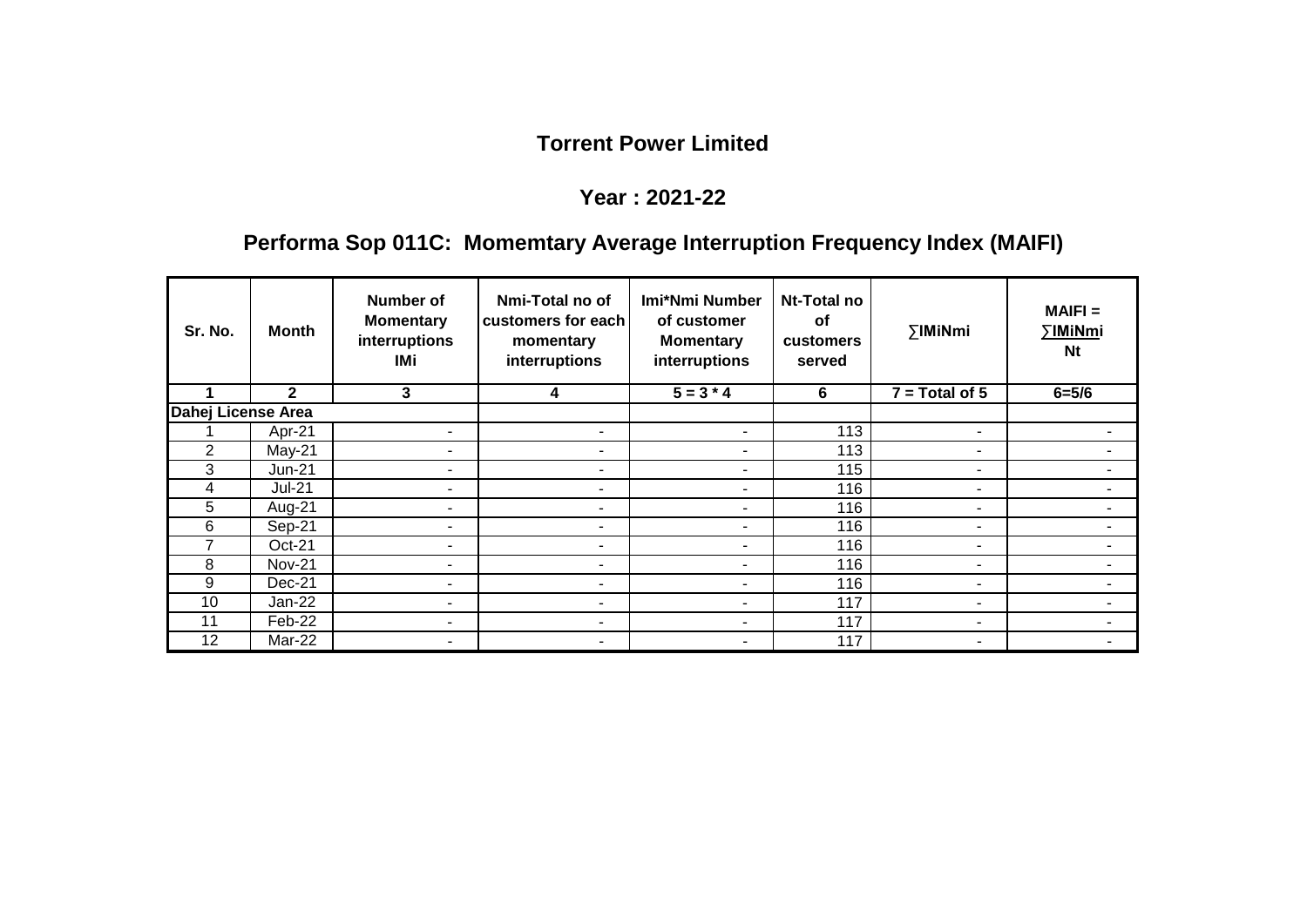# **Torrent Power Limited (Dahej Distribution)**

### **Year : 2021-22**

# **Performa SoP 012: System Losses at EHT/11 KV & Below**

| <b>Losses in 11 KV System and Connected Equipment</b> |                                                  |                        |        |  |  |  |  |
|-------------------------------------------------------|--------------------------------------------------|------------------------|--------|--|--|--|--|
|                                                       | <b>Total Energy Delivered (Mus)</b>              | А                      | 677.39 |  |  |  |  |
| -ii                                                   | Energy Sold (Billed). EHT direct sales (Mus)     | B                      | 341.19 |  |  |  |  |
| iii                                                   | Energy Sold (Billed) in the HT & LT system (MUs) |                        | 318.19 |  |  |  |  |
| iv                                                    | Total Sales (Mus)                                | (B+C)                  | 659.37 |  |  |  |  |
| $\mathsf{V}$                                          | <b>Distribution Loss (Mus)</b>                   | D                      | 3.00   |  |  |  |  |
| vi                                                    | Energy input at EHV Substation (Mus)             | F                      | 662.38 |  |  |  |  |
| vii                                                   | % Distribution Loss                              | $(D)$ X 100/ $(E)$     | 0.45%  |  |  |  |  |
| viii                                                  | Total Losses(including EHV/Transmission) (Mus)   | ${A-(B+C)}$            | 18.01  |  |  |  |  |
| ix                                                    | % Total Losses(including EHV/Transmission)       | ${A-(B+C)}$ $X100/(A)$ | 2.66%  |  |  |  |  |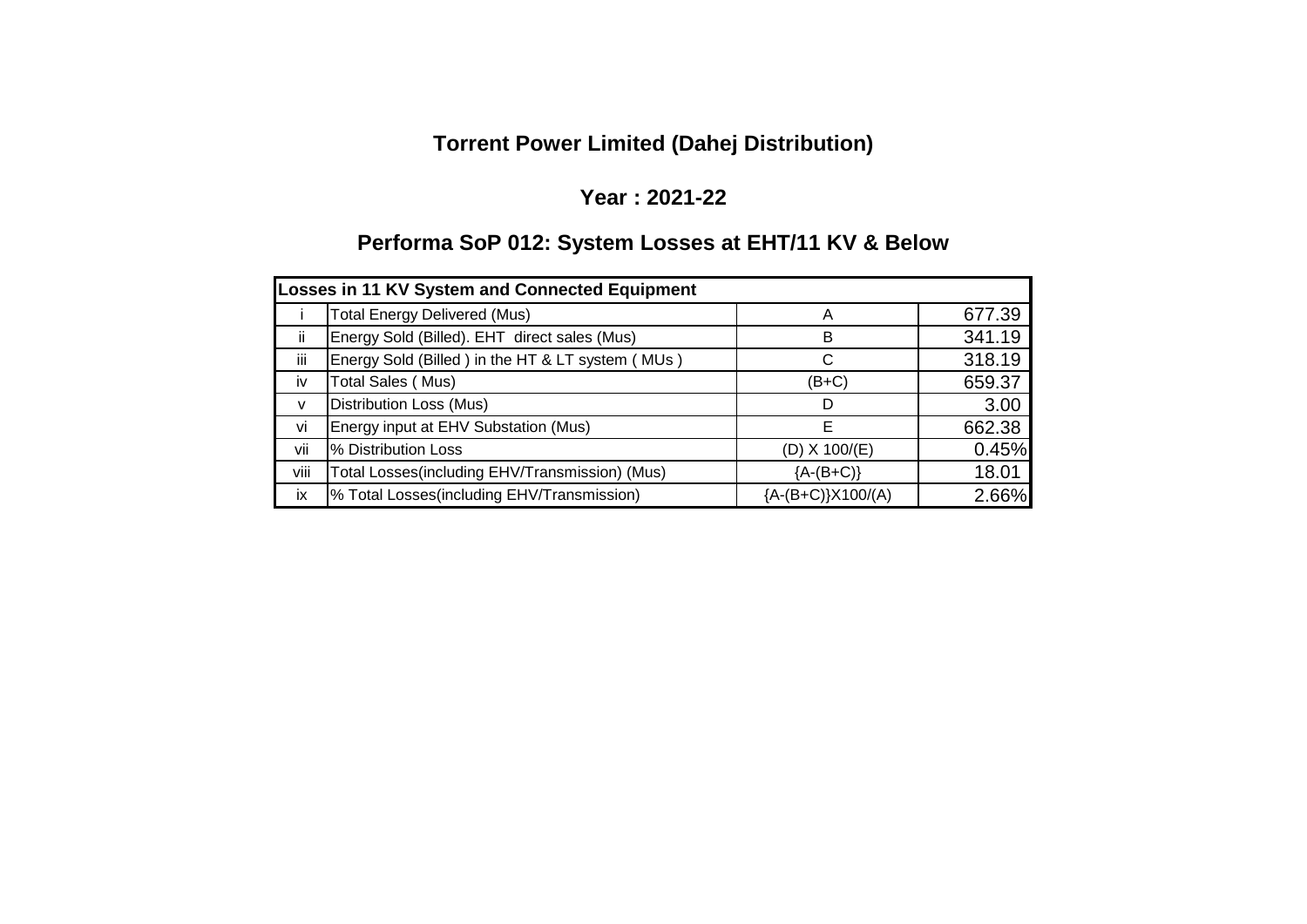### **Year : 2021-22**

# **Performa SoP 013: Meter Faulty**

| <b>Consumer</b><br>category | No. of faulty meters at<br>the start of the year | No. of faulty meters<br>added during the year | Total no.<br>defective /<br>faulty Meter | No. of faulty<br><b>Meters repaired</b><br>and replaced | No of faulty meters<br>pending at the end of<br>the year |
|-----------------------------|--------------------------------------------------|-----------------------------------------------|------------------------------------------|---------------------------------------------------------|----------------------------------------------------------|
| Dahej License Area          |                                                  |                                               |                                          |                                                         |                                                          |
| Single Phase                |                                                  |                                               |                                          |                                                         |                                                          |
| Three Phase                 |                                                  |                                               |                                          |                                                         |                                                          |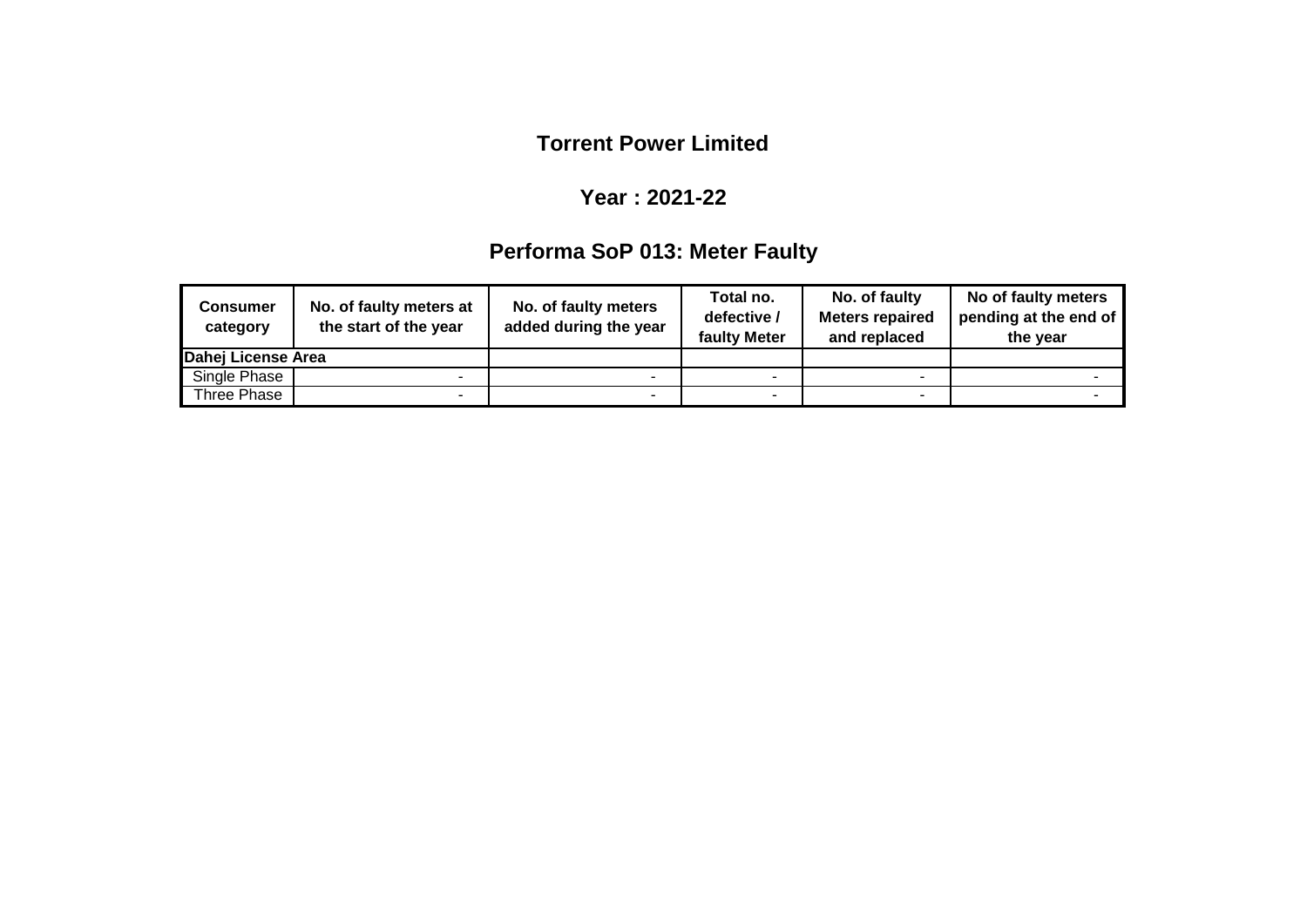### **Torrent Power Limited (Dahej Distribution)**

#### **Year : 2021-22**

### **Performa SoP 014: Statement showing ATC losses, collection effeiciency and Billing efficiency**

| Quarter       | <b>Months</b> | Unit Input<br>(MUs) | <b>Unit Billed</b><br>(MUs) | <b>Billing</b><br>Efficiency | Revenue Billed<br>(Rs. Crs) | Revenue<br>Collected (Rs.<br>Crs) | Collection<br>Efficiency % | <b>Business</b><br>Efficiency % | ATC Loss % *  |
|---------------|---------------|---------------------|-----------------------------|------------------------------|-----------------------------|-----------------------------------|----------------------------|---------------------------------|---------------|
|               |               | A                   | B                           | $C = (B/A)^*100$             | D                           | E.                                | $F=(E/D)*100$              | $G=(C*F)/100$                   | $H = 100 - G$ |
|               | April         | 50                  | 50                          | 99.61                        | 23                          | 23                                | 97.91                      | 97.53                           | 2.47          |
|               | May           | 50                  | 50                          | 99.57                        | 23                          | 23                                | 97.93                      | 97.51                           | 2.49          |
|               | June          | 54                  | 54                          | 99.61                        | 25                          | 24                                | 93.98                      | 93.62                           | 6.38          |
|               | July          | 53                  | 53                          | 99.57                        | 23                          | 25                                | 105.82                     | 105.37                          | (5.37)        |
| $\mathbf{  }$ | August        | 56                  | 55                          | 99.52                        | 24                          | 23                                | 96.31                      | 95.85                           | 4.15          |
|               | September     | 57                  | 57                          | 99.51                        | 25                          | 24                                | 97.86                      | 97.38                           | 2.62          |
|               | October       | 56                  | 56                          | 99.48                        | 27                          | 25                                | 93.08                      | 92.60                           | 7.40          |
| III           | November      | 54                  | 54                          | 99.54                        | 26                          | 27                                | 103.63                     | 103.15                          | (3.15)        |
|               | December      | 60                  | 60                          | 99.54                        | 28                          | 26                                | 91.39                      | 90.97                           | 9.03          |
| IV            | January       | 57                  | 57                          | 99.56                        | 32                          | 28                                | 87.70                      | 87.32                           | 12.68         |
|               | February      | 53                  | 53                          | 99.57                        | 30                          | 32                                | 106.30                     | 105.84                          | (5.84)        |
|               | March         | 60                  | 60                          | 99.51                        | 33                          | 30                                | 90.50                      | 90.05                           | 9.95          |
|               |               | 662                 | 659                         | 99.55                        | 320                         | 309                               | 96.54                      | 96.11                           | 3.89          |

\*The resultant figure base on application of formats will not portray true picture due to mismatch of billing versus revenue collected in a given period.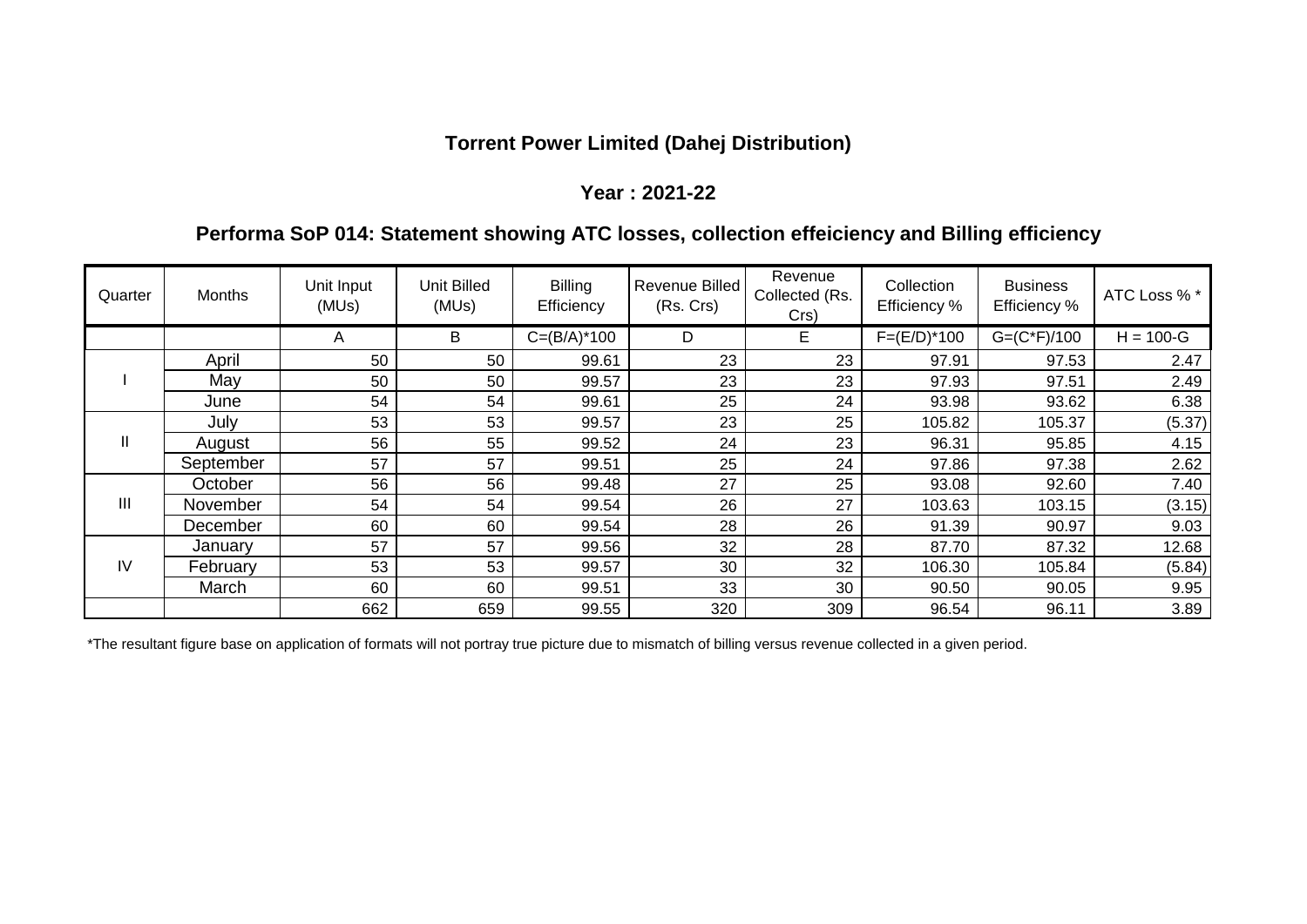#### **Torrent Power Limited (Dahej Distribution)**

#### **Year : 2021-22**

#### **SoP 015: Release of New Connection status**

| Name of Area/<br><b>Cirlce</b> | <b>Consumer Category</b> | Total no. of<br>consumers<br>connected at the<br>begining of the<br>half - year/year | Pending at the<br>begining of the<br>Half year/year * | <b>New Application</b><br>received during<br>the half-year/year | No. of connections<br>released during<br>the Half-year/year | No. of applications<br>of the Half -<br>year/year * | Total no. of<br>pending at the end consumers connected<br>at the end of the Half -<br>year/year |
|--------------------------------|--------------------------|--------------------------------------------------------------------------------------|-------------------------------------------------------|-----------------------------------------------------------------|-------------------------------------------------------------|-----------------------------------------------------|-------------------------------------------------------------------------------------------------|
|                                | Residential              |                                                                                      | $\overline{\phantom{a}}$                              | $\blacksquare$                                                  | $\blacksquare$                                              | $\blacksquare$                                      |                                                                                                 |
|                                | Non-RGP                  | 21                                                                                   | $\blacksquare$                                        |                                                                 | 4                                                           | $\blacksquare$                                      | 22                                                                                              |
|                                | <b>LTMD</b>              | 8                                                                                    |                                                       | -                                                               | ÷                                                           | ٠                                                   | 8                                                                                               |
| 1 st Half                      | Agricultural (Total)     | $\overline{\phantom{a}}$                                                             | $\blacksquare$                                        | $\blacksquare$                                                  | $\blacksquare$                                              | $\blacksquare$                                      | $\blacksquare$                                                                                  |
|                                | <b>HT</b>                | 62                                                                                   | $\overline{\phantom{a}}$                              | 4                                                               | 1                                                           | $\overline{\phantom{a}}$                            | 63                                                                                              |
|                                | Other                    | 23                                                                                   | $\blacksquare$                                        | $\overline{\phantom{a}}$                                        | $\blacksquare$                                              | $\blacksquare$                                      | 23                                                                                              |
|                                | Total                    | 114                                                                                  | $\overline{\phantom{a}}$                              | $\overline{2}$                                                  | $\overline{2}$                                              | $\overline{\phantom{a}}$                            | 116                                                                                             |
|                                | Residential              | $\sim$                                                                               | $\overline{\phantom{a}}$                              |                                                                 |                                                             | ۰                                                   | $\overline{\phantom{0}}$                                                                        |
|                                | Non-RGP                  | 22                                                                                   | $\overline{\phantom{a}}$                              |                                                                 |                                                             | $\overline{\phantom{a}}$                            | 22                                                                                              |
|                                | <b>LTMD</b>              | 8                                                                                    | $\blacksquare$                                        | $\overline{\phantom{a}}$                                        | $\blacksquare$                                              | $\blacksquare$                                      | 8                                                                                               |
| 2nd Half                       | Agricultural (Total)     | $\blacksquare$                                                                       | $\blacksquare$                                        |                                                                 |                                                             | $\blacksquare$                                      | $\overline{\phantom{0}}$                                                                        |
|                                | <b>HT</b>                | 63                                                                                   | $\overline{\phantom{a}}$                              | $\overline{\phantom{a}}$                                        | $\overline{\phantom{a}}$                                    | $\overline{\phantom{a}}$                            | 63                                                                                              |
|                                | Other                    | 23                                                                                   | $\overline{\phantom{a}}$                              | 3                                                               | 1                                                           | $\overline{\phantom{a}}$                            | 24                                                                                              |
|                                | Total                    | 116                                                                                  | $\overline{\phantom{a}}$                              | 3                                                               | 1                                                           | $\overline{\phantom{a}}$                            | 117                                                                                             |
|                                | Residential              | $\blacksquare$                                                                       | ÷                                                     | ٠                                                               | $\overline{\phantom{a}}$                                    | $\blacksquare$                                      | $\sim$                                                                                          |
|                                | Non - RGP                | 21                                                                                   | ٠                                                     |                                                                 |                                                             | $\overline{\phantom{a}}$                            | 22                                                                                              |
|                                | <b>LTMD</b>              | 8                                                                                    | ٠                                                     | $\overline{\phantom{a}}$                                        | $\overline{\phantom{a}}$                                    | $\overline{\phantom{a}}$                            | 8                                                                                               |
| Annual                         | Agricultural (Total)     | $\overline{\phantom{a}}$                                                             | ٠                                                     | $\overline{\phantom{a}}$                                        | $\overline{\phantom{a}}$                                    | ٠                                                   | $\sim$                                                                                          |
|                                | <b>HT</b>                | 62                                                                                   | $\overline{\phantom{a}}$                              |                                                                 | 1                                                           | $\overline{\phantom{a}}$                            | 63                                                                                              |
|                                | Other                    | 23                                                                                   | $\blacksquare$                                        | 3                                                               | 1                                                           | ٠                                                   | 24                                                                                              |
|                                | Total                    | 114                                                                                  | $\overline{\phantom{a}}$                              | 5                                                               | 3                                                           | $\overline{\phantom{a}}$                            | 117                                                                                             |

**Note:** All the columns are independent.

\* Pending applications exclude pendency due to consumer compliance and RO Permission